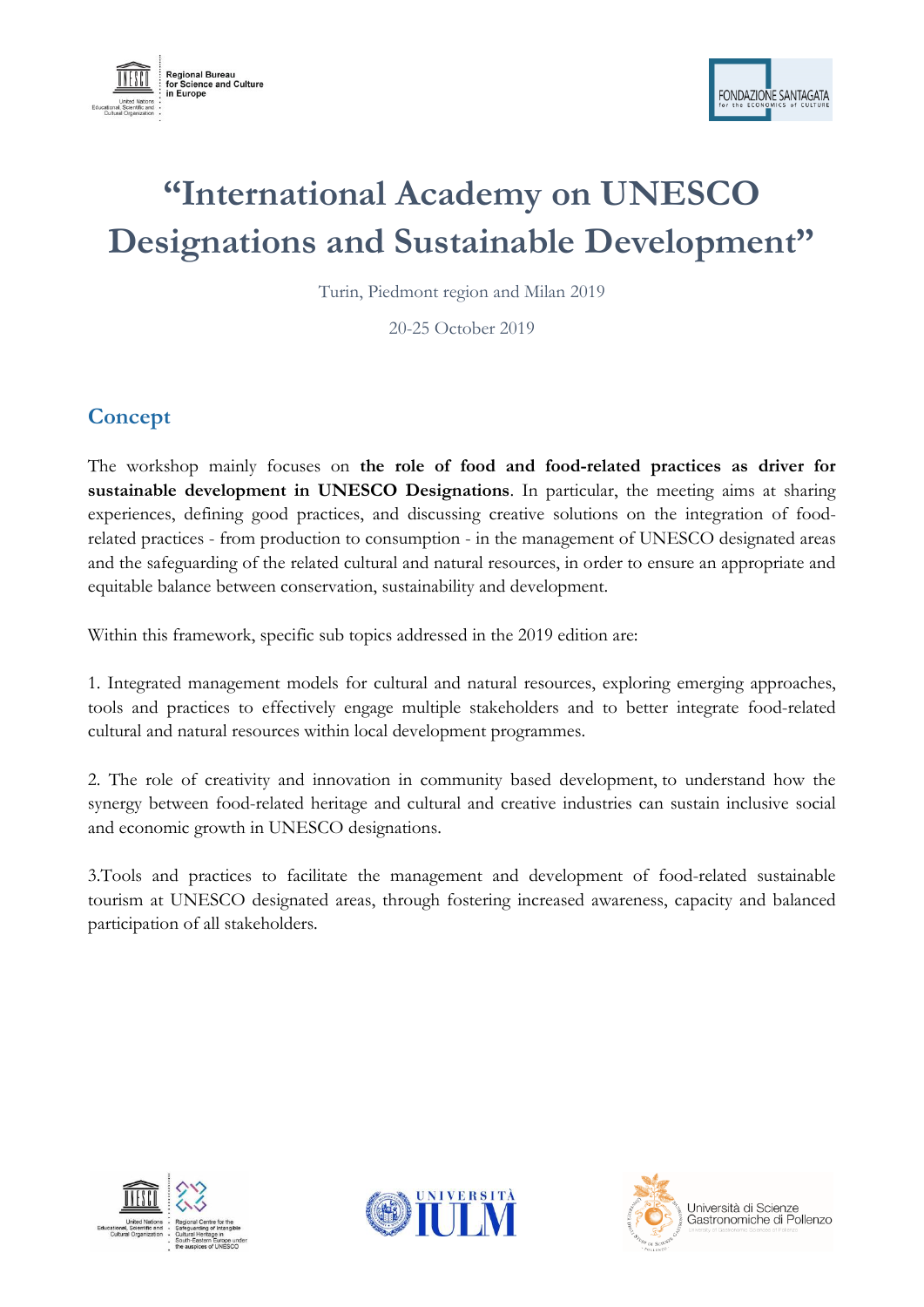## **20 October 2019**

*Introduction:* Agenda 2030 - the open issues

*in collaboration with:* Circolo del Design *Venue:* Via San Francesco Da Paola 17, Turin

From 16.00 *Registration and welcome coffee* 17.00 **Opening session**: presentation of the programme and activities 18.00 Introduction of participants

18.30 *Buffet dinner* 19.45 *Transfer to Loc. Altavilla, Alba*

## **21 October 2019**

*workshop\_1: UNESCO Districts: the integrated management of cultural and natural resources in collaboration with:* Fondazione Ordine Mauriziano, Ente di gestione delle aree protette dei Parchi Reali, Associazione Stupinigi è

*Venue:* Stupinigi Residence of the Royal House of Savoy (World Heritage Site), Turin

*8.30 Transfer to Stupinigi*

09.30 **Meeting at Infopoint Stupinigi with** Associazione Stupinigi è and Panacea

10.30 **Seminar** on **"Towards UNESCO Districts: integrated management models and**

**approaches for cultural and natural resources"**, with the participation of:

- Giovanna Segre, University of Turin

- Matteo Rosati, UNESCO Regional Bureau for Science and Culture in Europe
- Alessio Re, Fondazione Santagata

Open Discussion

12.00 **Site visit** Stupinigi World Heritage Site 13.00 *Networking lunch*

#### 14.30 **Addresses by** Laura Fornara, Compagnia di San Paolo

15.00 **Working Session:** Experiences and lessons learned on UNESCO designations and Sustainable

Development, presentations from participants and discussion:

- Evrim Ulusan, Ministry of Culture and Tourism, Turkey

- Maria del Pozo Lòpez, Aranjuez Cultural Landscape Foundation, Spain

- Nikolay Nenov, Rousse Regional Historical Museum, Bulgaria

16.30 *Coffee break*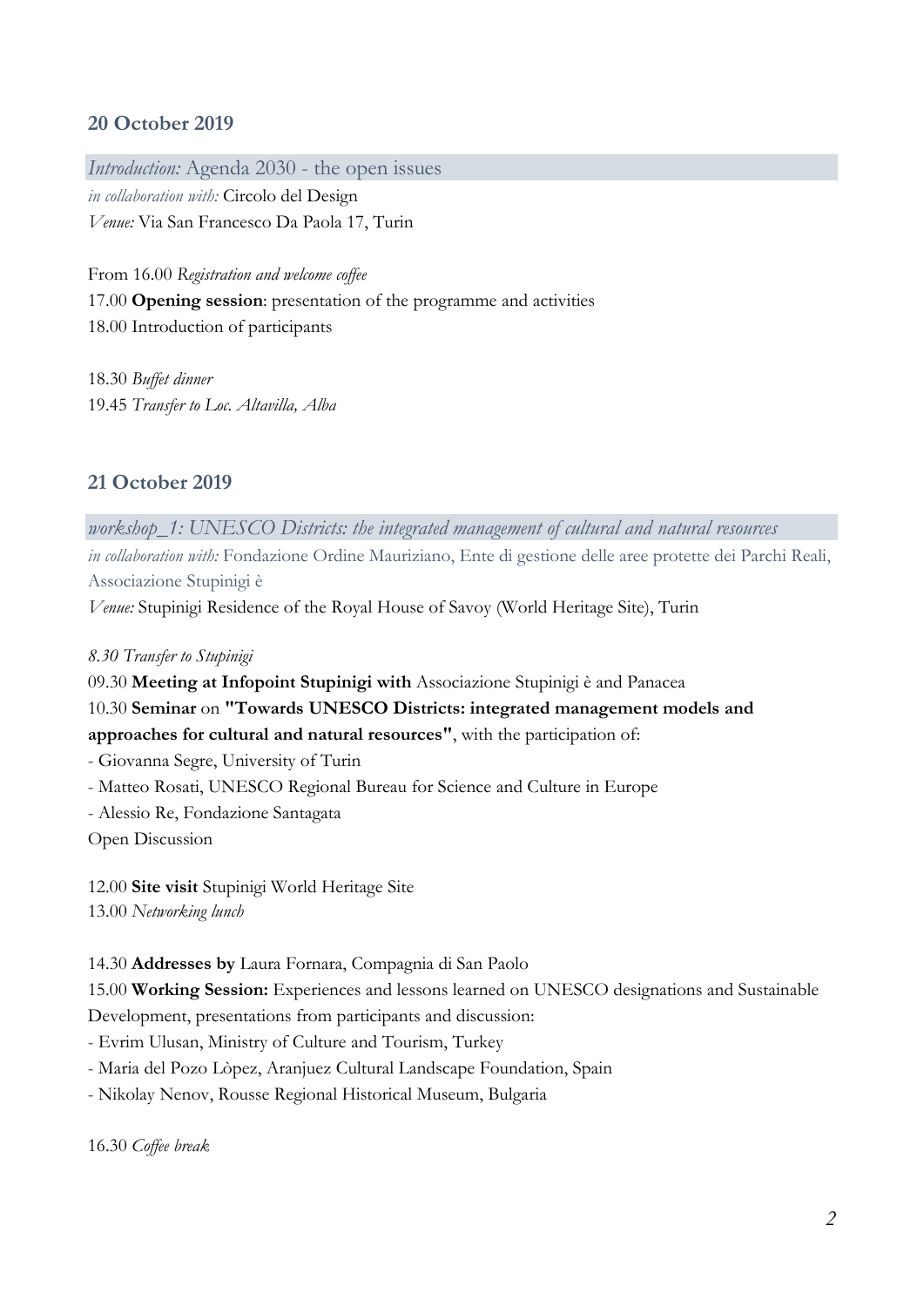17.00 **Working Session:** Experiences and lessons learned on UNESCO designations and Sustainable Development, presentations from participants and discussion:

- Carla Silva, Azores Global Geopark, Portugal
- Radoslav Nakov, Geological Institute, Bulgarian Academy of Sciences, Bulgaria
- Branislav Milićević, The Provincial Institute for the Protection of Cultural Monuments, Serbia

18.30 *Transfer and dinner* 21.00 *Transfer to Loc. Altavilla, Alba*

#### **22 October 2019**

*workshop\_2: Culture, food and development*

*in collaboration with:* University of Gastronomic Sciences of Pollenzo, Parco del Monviso, Fondazione CRC

*Venue:* Pollenzo Residence of the Royal House of Savoy (World Heritage Site and Monviso Biosphere Reserve)

#### *8.30 Transfer to Pollenzo*

09.30 **Seminar** on **"Culture, food and development"** with the participation of:

- Nuria Sanz Gallego, FAO

- Jonathan Baker, UNESCO Regional Bureau for Science and Culture in Europe
- Donatella Saccone, University of Gastronomic Sciences of Pollenzo

Open Discussion

10.30 *Coffee break*

### 11.00 **Seminar** on **"Understanding social and environmental process for territorial management"** with the participation of:

- Gabriele Volpato, University of Gastronomic Sciences of Pollenzo
- Paolo Corvo, University of Gastronomic Sciences of Pollenzo
- Franco Fassio, University of Gastronomic Sciences of Pollenzo
- Roberta Cevasco, University of Gastronomic Sciences of Pollenzo
- Stefano Fenoglio, Università del Piemonte Orientale
- Open Discussion

13.00 **Visit** Banca del Vino

13.45 *Lunch* and presentation of the "Towards an Atlas for sustainable food-related practices in UNESCO designated sites"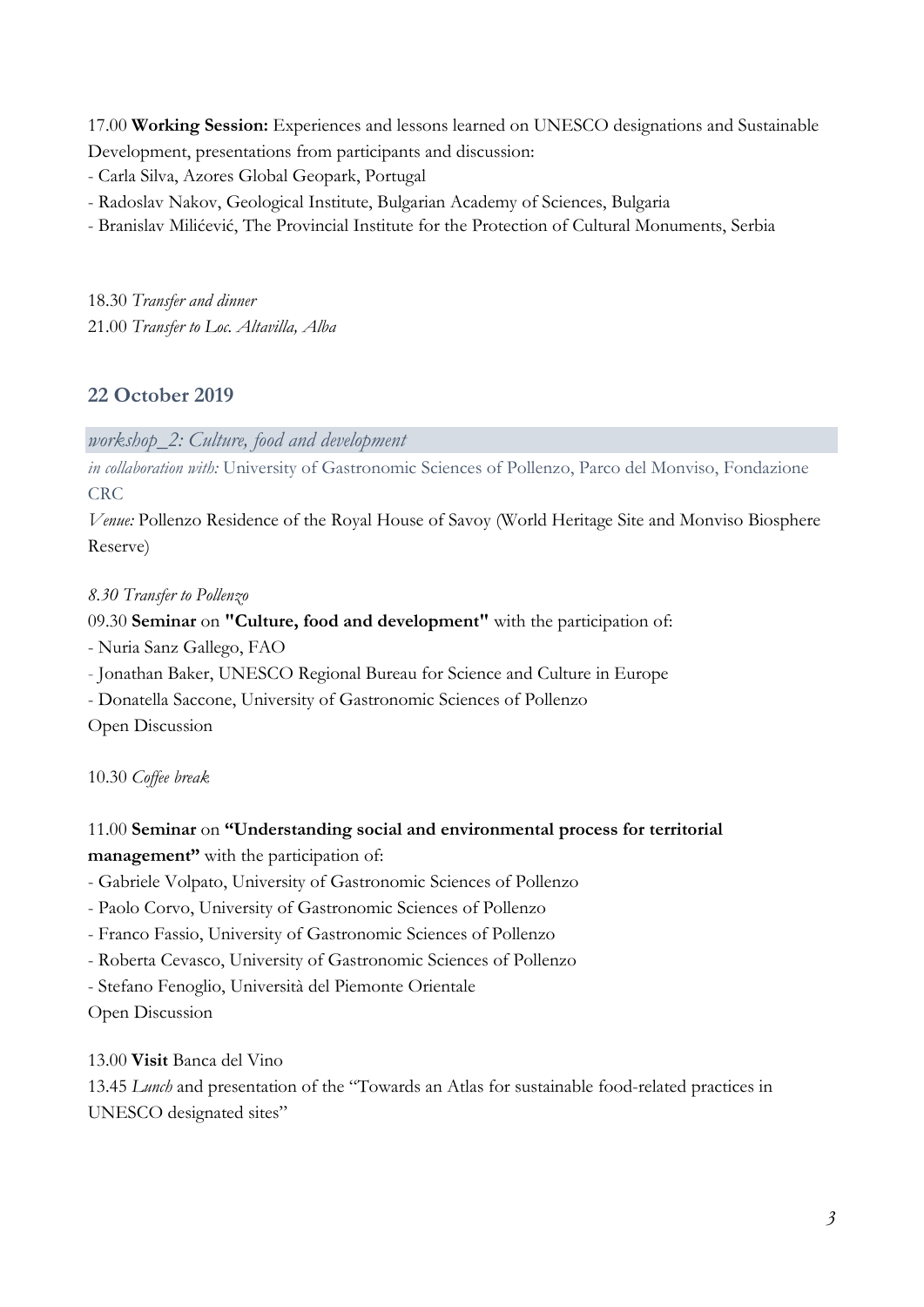15.00 **Working Session:** Experiences and lessons learned on UNESCO designations and Sustainable Development: presentations from participants and discussion

- Dejan Miletic, Golija-Studenica Biosphere Reserve, Serbia

- Davorin Koren and Janez Rakar, Triglav National Park Biosphere Reserve, Slovenia

- Ana Petrovska, State secretary in the Ministry of Environment, FYROM

- Tsvetelina Ivanova, Ministry of environment and waters, Bulgaria

16.30 *Transfer to Monticello* 17.00 **Visit** to Monticello with Saverio Dani, Fondazione CRC, Filippo Margiaria, Piccolo Festival della Felicità 19.30 *Dinner* 21.00 *Transfer to Loc. Altavilla, Alba* -

## **23 October 2019**

*workshop\_3: Intangible cultural heritage and creativity for local development*

*in collaboration with:* Comune di Alba, Ente Turismo Alba Bra Langhe Monferrato Roero, Fondazione Matrice

*Venue:* Sala del Consiglio Comunale, Alba

#### *8.30 Transfer to Alba*

-

09.00 **Addresses by** Mauro Carbone, Ente Turismo Alba Bra Langhe Monferrato Roero

and Ass. Carlotta Boffa, Comune di Alba

09.30 **Seminar** on **"Making culture and creativity collaborate to strengthen communities identity"** with the participation of:

- Frank Lohrberg, RWTH Aachen University
- Otto Bugnano, Associazione Fondazione Matrice

10.30 **Working Session:** Experiences and lessons learned on UNESCO designations and Sustainable

Development: presentations from participants and discussion

- Patrizia Medas, Sardinia Global Geopark, Italy
- Savvas Vasileiadis, Olympus National Park, Greece
- Erinda Misho, Ohrid-Prespa Biosphere Reserve, Albania
- Dalka Zanki, Vis archipelago Global Geopark, Croatia
- Nebojsa Dragojlovic, Regional Museum of Doboj, Bosnia and Herzegovina

12.30 *Networking lunch*

13.30 **City walk**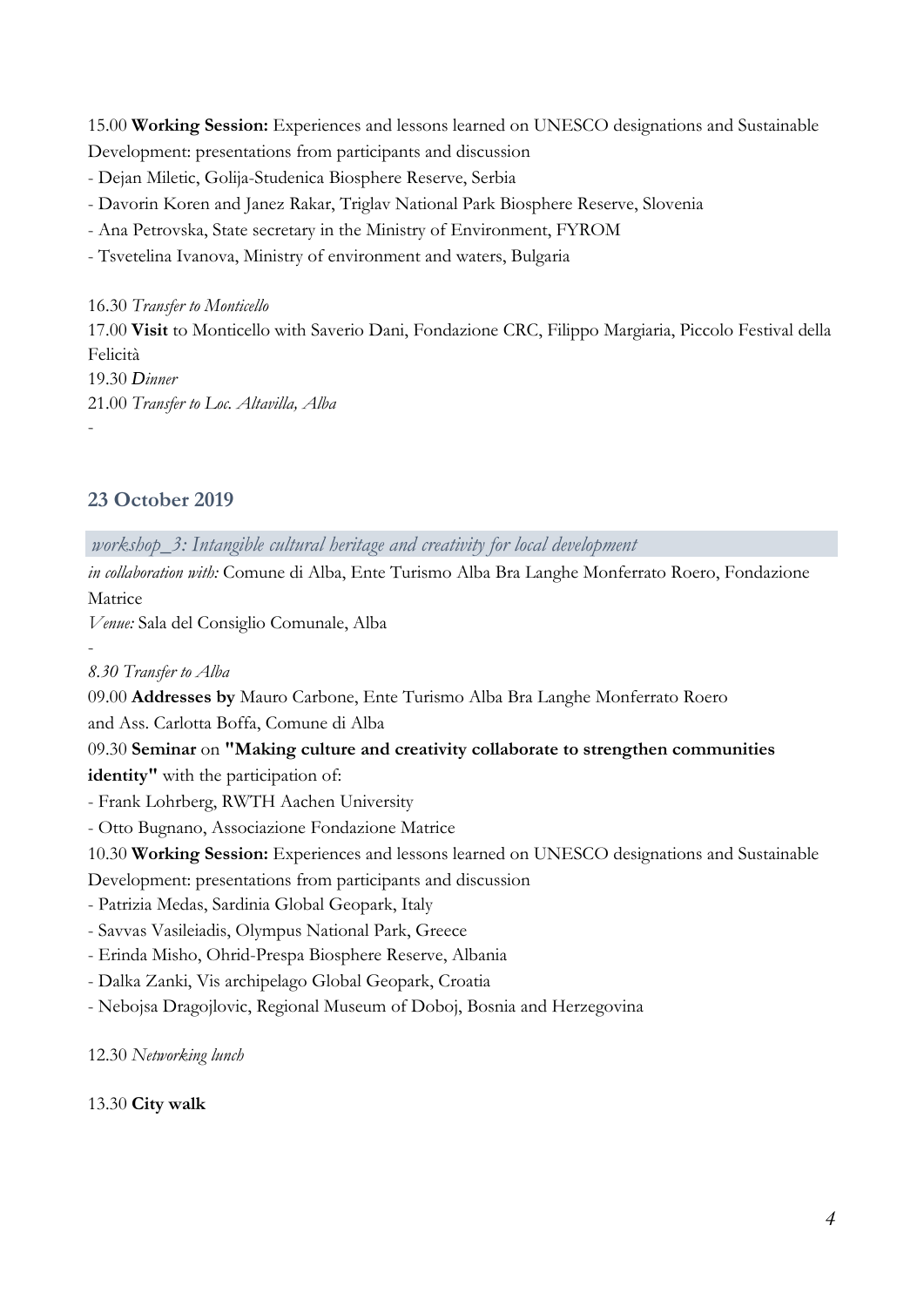14.30 **Working Session:** Experiences and lessons learned on UNESCO designations and Sustainable Development: presentations from participants and discussion

- Gergana Dimimtrova, Ministry of Environment and Waters, Bulgaria
- Sara Pavkov, Institute for Nature Conservation of Vojvodina Province, Serbia
- Ion Munteanu, Danube Delta Biosphere Reserve, Romania
- Adina Popa, Hateg Country Global Geopark, Romania
- Sergey Aleksandrov, Central Balkan National Park and Biosphere Reserve, Bulgaria

19.00 *Transfer to Loc. Altavilla, Alba*

Meeting with local stakeholder and video of MaB UNESCO Monviso Youth Camp *20.00 Social dinner*

-

-

#### **24 October 2019**

*workshop\_4: Enhancing the value of cultural and creative industries in urban and rural contexts in collaboration with:* Milan Creative City for Literature, Lombardia Region, Municipality of Milan *Venue:* Sala Gonfalone, Grattacielo Pirelli, via Fabio Filzi 22, Milan

08.30 *Transfer to Milan*

11.00 **Visit to Castello Sforzesco, Leonardo Da Vinci's Sala delle Asse** 13.00 *Lunch*

14.45 **Seminar** on **"Intangible Cultural Heritage and communities"** with the participation of: - Stefano Parise (Director of the Library Sector City of Milan, Creative City of Literature), Paolo Manara, Laura Teruzzi, Margherita Motta (Municipality of Milan)

- Monica Abbiati, Claudio Gamba, Lombardia Region

- Agostina Lavagnino, Lombardia Region

- Cassiano Luminati, Polo Poschiavo, AlpFoodWay project
- Benedetta Ubertazzi, UNESCO Facilitator, Global Capacity Building Programme for Safeguarding ICH

17.00 **Working Session:** Experiences and lessons learned on UNESCO designations and Sustainable Development: presentations from participants and discussion

- Eftychia Koulouri, Municipality of Corfu, Greece

- Danijela Pavlovic, Ministry of Education and Culture of the Republic of Srpska, Bosnia Herzegovina

18.00 *Free time and dinner*

-